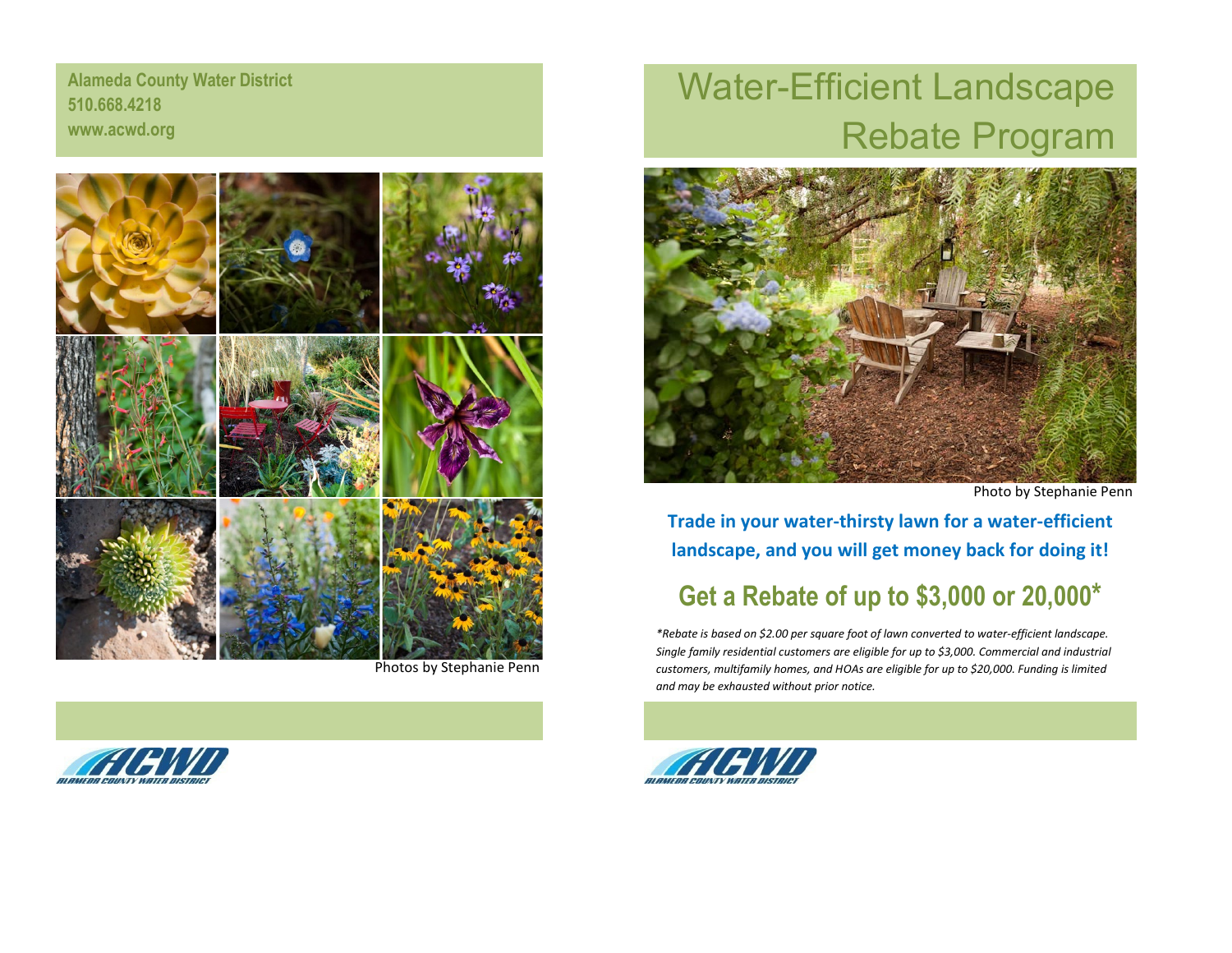## Program Information

*Alameda County Water District (ACWD) is offering rebates to customers who replace their lawn with a water-efficient landscape. These beautiful new landscapes can save you money on water bills, fertilizers, pesticides and maintenance.*

### **How do I participate?**

- **1)** Carefully measure the lawn area you want to convert.
- **2)** Fill out and submit the attached application. Include preconversion site photos, a proposed project plant list, and a site map with project area measurements.
- **3)** ACWD will review your application and inspect submitted materials to determine if your project meets program requirements\*. If it does, ACWD will send a Notice to Proceed.
- **4)** Complete the project within 90 days from the approval date.
- **5)** Submit post-conversion site photos, the receipts from materials purchased, and a W-9 so ACWD can inspect these materials to confirm program requirements were met\*.
- **6)** If project is compliant, **you will receive your rebate**!

*\*ACWD reserves the right to conduct an onsite pre-or post-inspection if additional information in needed. Customers must participate in an onsite inspection if required. Check with ACWD to ensure availability of funds.*





## Program Details

#### **Resources**

Visi[t www.acwd.org/](http://www.acwd.org/)rebates for help with your Water-Efficient Landscape Project:

• Frequently Asked Questions & Information about water-efficient plants appropriate for this program and links to several helpful websites and online tools.

#### **Rebate Amounts**

- Rebate amount is **\$2.00 per square foot** of lawn converted.
- Rebate amount will cover the cost of qualifying expenses (landscape materials only) paid by the customer up to the maximum rebate amount.
- Maximum rebate amount is \$**3,000** per single family residential site and **\$20,000** for commercial, industrial, and institutional sites, multi-family homes and HOAs. For customers with multiple sites, the total rebate per customer will be capped at the maximum rebate amount regardless of the number of sites converted.

#### **Water-Efficient Landscape Program Qualifications**

- All application materials must be received, reviewed, and approved by ACWD before **ANY** work on the site is done.
- Customers must convert a minimum of 200 square feet of lawn, a majority of which must be visible from the street.
- Landscaped areas outside the lawn conversion area will not be included in the rebate calculation, i.e., eligible square footage.
- The site must be served by an ACWD water account and the account must be in good standing.

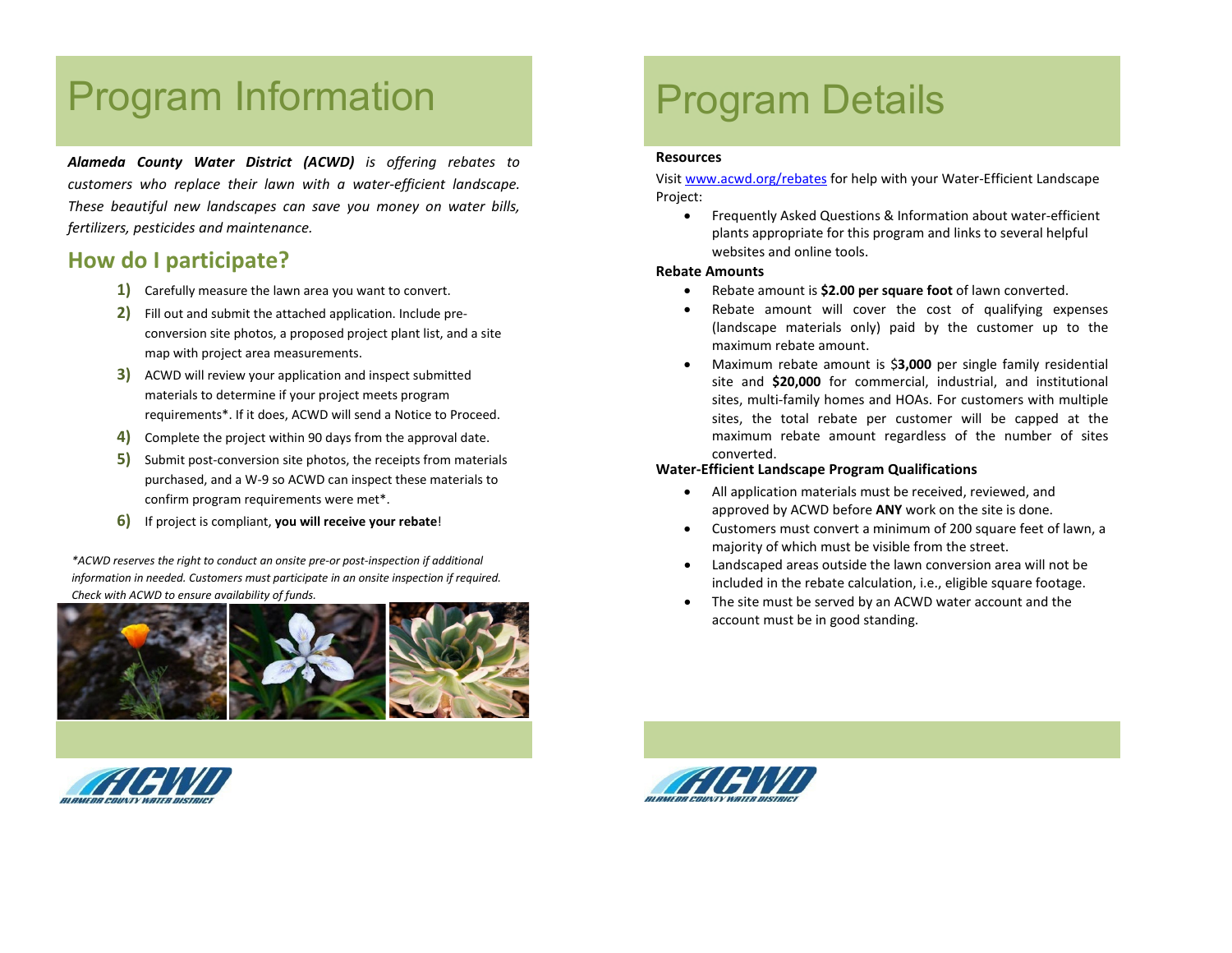# **Terms and Conditions**

#### **Application Process**

- To apply, customers must submit the following required documents to ACWD:
	- 1. Completed application
	- 2. Proposed plant list for the converted area
	- 3. Current photos of the site (altered photos are disqualified)
	- 4. Site map (in aerial view) of the proposed project including measurements to explain the total area of lawn to be converted
- ACWD will review the application and inspect submitted materials to determine if the project meets program requirements. Approved projects will receive a **Notice to Proceed** from ACWD.
- Projects must be completed within 90 days of ACWD approval (Notice to Proceed), unless ACWD approves additional time.
- Lawn removals or replacements that are initiated prior to approval and the receipt of a Notice to Proceed from ACWD will not be eligible.
- If applicant is not the property owner, written permission to participate in this water efficient landscape rebate program from the property owner is required.

#### **Qualifying Water-Efficient Landscape Projects:**

- California native or climate-appropriate plants that require little or no supplemental irrigation are required. Please visit [www.acwd.org/rebates](http://www.acwd.org/rebates) for resources on appropriate plants.
- Converted areas must have a minimum of 50% plant cover.
- Permeable hardscape such as pavers, bricks or flagstone set in sand, gravel or decomposed granite may be used for up to 50% of the project area. Water must pass through or be absorbed by landscaping materials.

# **Terms and Conditions**

#### **Qualifying Water-Efficient Landscape Projects (continued):**

- Sheet mulching must be at least four inches in depth.
- All planted areas must have at least a three-inch layer of mulch. **Irrigation:**
	- An irrigation system is not required in the converted area. If converted area is irrigated, only low volume drip systems are allowed.
	- Existing irrigation system within the converted area must be capped in-place, converted to drip irrigation system, or removed.
	- A new irrigation system installed in the converted area must be equipped with proper backflow prevention, a rainfall shutoff valve, a pressure regulator, filter and pressure compensating emitters.
	- The irrigation system in the converted area must be in good working order and free of leaks and malfunctions.

#### **Non-Qualifying Projects:**

- Plant material that requires regular water and is not adapted to a summer-dry climate.
- Artificial lawn/turf installations.
- Non-biodegradable weed-block material.
- Exposed soil surfaces (exceptions may be made for enhancing insect habitat).
- Overhead spray/sprinkler systems.
- Impermeable surfaces such as concrete, bricks or flagstone mortared into place.
- Projects that replace turf grass with low water use turf.





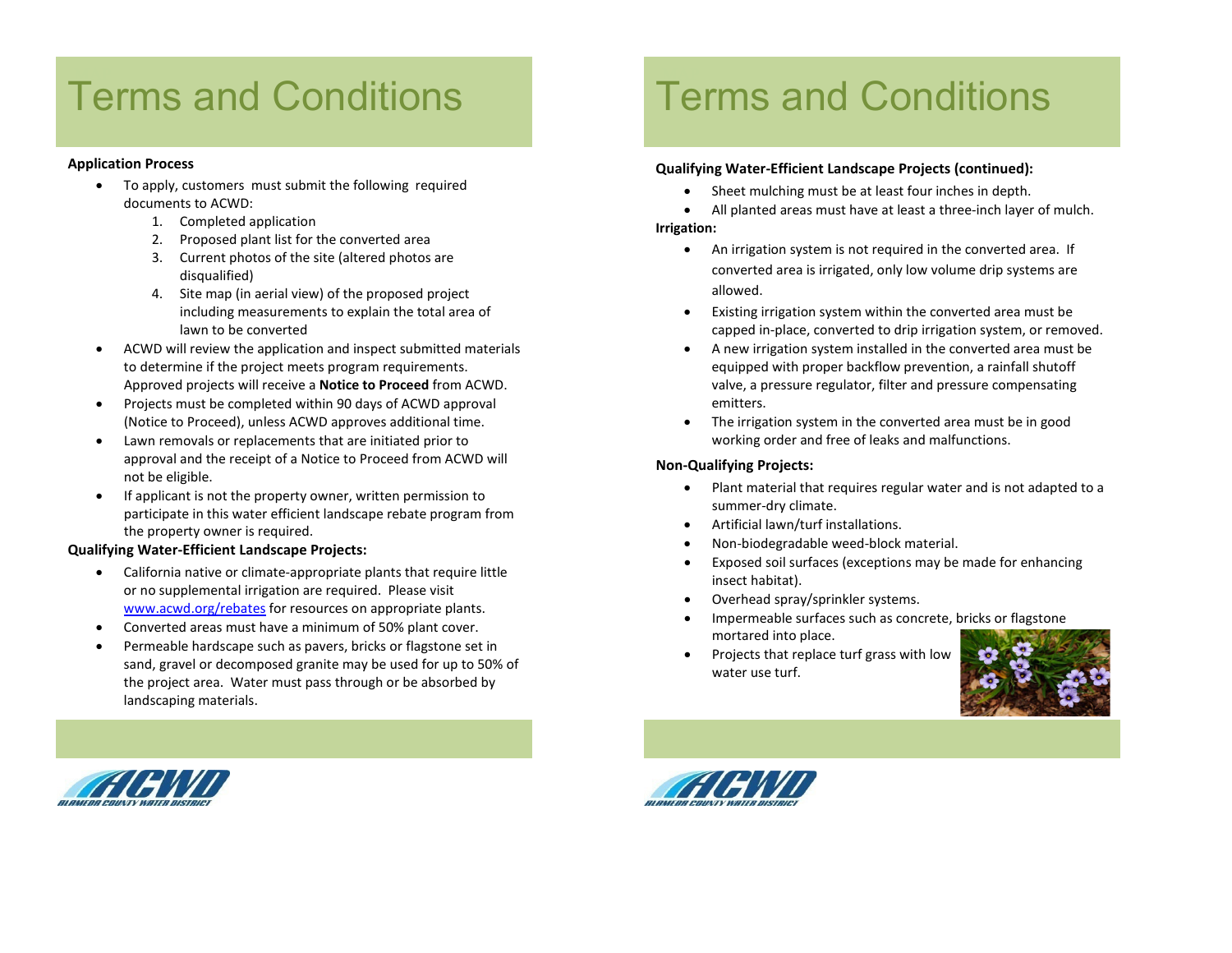## Terms and Conditions MAP

#### **Post-Conversion Process**

- The Applicant is responsible for notifying ACWD that the project is complete and for submitting all required post-conversion documents:
	- 1. Final **list of plants** used in the project
	- 2. **Receipts** for all landscaping materials; rebates will not be issued for labor, rentals, or tools.
	- 3. **W-9 Tax Form**. Rebates will not be processed without a completed W-9.
	- 4. Post-conversion **site photos** including photos of irrigation system, if applicable, while running and turned off.
- ACWD will review the application and inspect submitted materials to determine if your project meets program requirements.
- You will be given thirty (30) days, or the remainder of the 90 day period, whichever is greater, to bring the site into compliance with the program requirements if it is not.
- Once a project has been completed and approved, rebates will be issued to the customers in the form of a check.
- **Rebate checks may take 6 to 8 weeks** to process following postconversion approval. Rebates may be considered taxable income. Please consult with your tax accountant to determine what impact this may have on your tax situation
- The converted area must remain converted for at least three (3) years following receipt of the rebate.
- You may be charged for some, or all, of the rebate amount at the discretion of ACWD if the Applicant does not maintain the converted area during this three year period.

# Application Checklist

#### **Application checklist**

- o Did you read this application thoroughly?
- o Did you measure only the lawn area to be converted and is a majority of the area visible from the street?
- o Are you converting a minimum of 200 square feet of lawn?
- o Have you prepared all the application materials required?

#### **Lawn conversion checklist**

*My plan includes one or more of the following (please check all that apply):*

- o A minimum of 50 percent plant cover
- o Drip irrigation only (if area is to be irrigated)
- o A minimum of 3" layer of mulch in planted areas
- o Climate-appropriate plants that require little or no supplemental irrigation
- o Permeable hardscape

#### **Check to make sure that your plan does not include the following:**

- o No artificial turf
- o No non-biodegradable weed-block material
- o No overhead spray/sprinkler systems
- o No exposed soil surfaces
- o No inclusion of areas that are not lawn
- o No impermeable hardscape (i.e. cement, flagstone mortared into place)